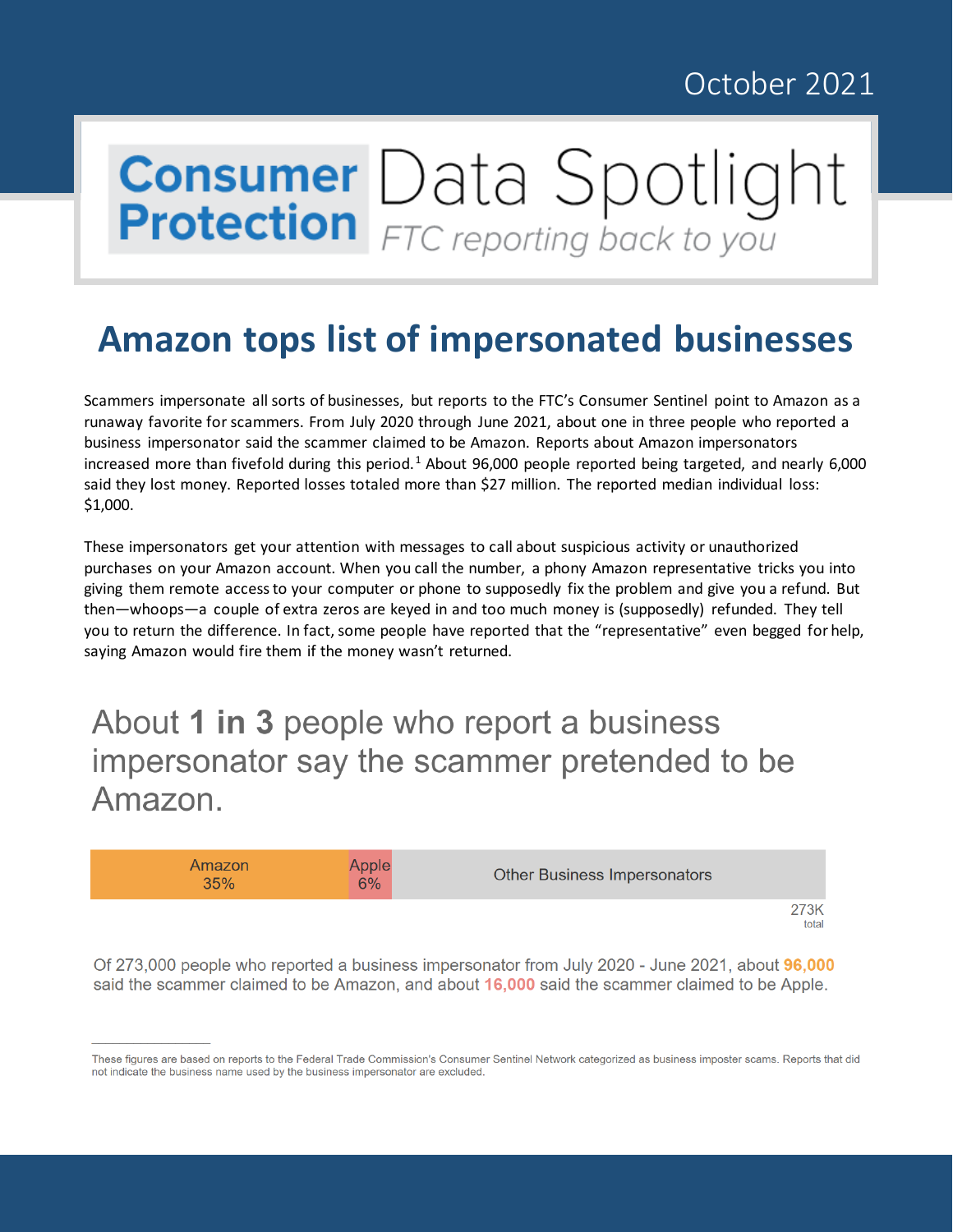**Consumer** Data Spotlight To make their lies about refunding that so-called overpayment more believable, scammers have reportedly accessed people's online banking. They move money from one account to another—say, from savings to checking. Then, when people see a large deposit in their checking account, they think it's the refund, but it's all fake. If they send money, as requested, they end up sending their own (very real) money.

In another twist, scammers tell people to buy gift cards and send pictures of the numbers on the back. The scammers may call these numbers "blocking codes" or "security codes," and explain that sharing them can block the hackers who—supposedly—took over the Amazon account in question. But the only thing those numbers are good for is getting (or stealing) the money on the card. After people send pictures of the gift cards, they often report getting texts confirming a supposed account credit in the amount of each gift card purchase. That's just another trick scammers use to get their targets to buy more cards.

Another common hook are text messages that say you've won a raffle for a free product from Amazon. People who click the link to claim their free prize then have to enter credit card information to pay for "shipping." Before long, they see charges they never agreed to.

Most people who report these scams say the scammer contacted *them*.[2](#page-2-1) But some people have reported finding bogus phone numbers when searching online for the number to call Amazon about a *real* issue. Of course, the scammers who answer calls to those phone numbers are happy to "help."

The data suggest that Amazon impersonation scams may be disproportionately harming older adults. Over the past year, people ages 60 and up were over four times more likely than younger people to report losing money to an Amazon impersonator.[3](#page-2-2) Older adults also reported losing *more* money—their median reported loss was \$1,500, compared to \$814 for people under age 60.

After Amazon, Apple is the second most frequently reported company, but it's a distant second. Apple impersonators reportedly tell people their iCloud account has been compromised or that they've been chosen to get a free iPad. Sound familiar? Scammers change names but often use the same lies again and again.<sup>[4](#page-2-3)</sup>

Here are ways to avoid some common tricks business impersonators use:

- Never call phone numbers given in unexpected calls, texts, emails, or messages on social media. And don't click any links. Those are scams.
- If you're worried, check it out. Go directly to the company's website to find out how to reach them. Don't trust the phone numbers or links that come up in search results.
- Never give anyone remote access to your devices unless **you** contacted the company first (using its real number). If someone tells you to give remote access to get a refund, it's a scam.
- Never pay by gift card. Nobody legit will ever require you to. And never send pictures of gift cards. If someone tells you they need the numbers on the back of a gift card, it's a scam.
- Talk about it. If you're getting these messages, so are people you know. Help them avoid the scam by sharing what you know.

To learn more about how to spot, avoid, and report scams—and how to recover money if you've paid a scammer—visit [ftc.gov/scams.](http://www.ftc.gov/scams) If you spot a scam, report it to the FTC at ReportFraud.ftc.gov.